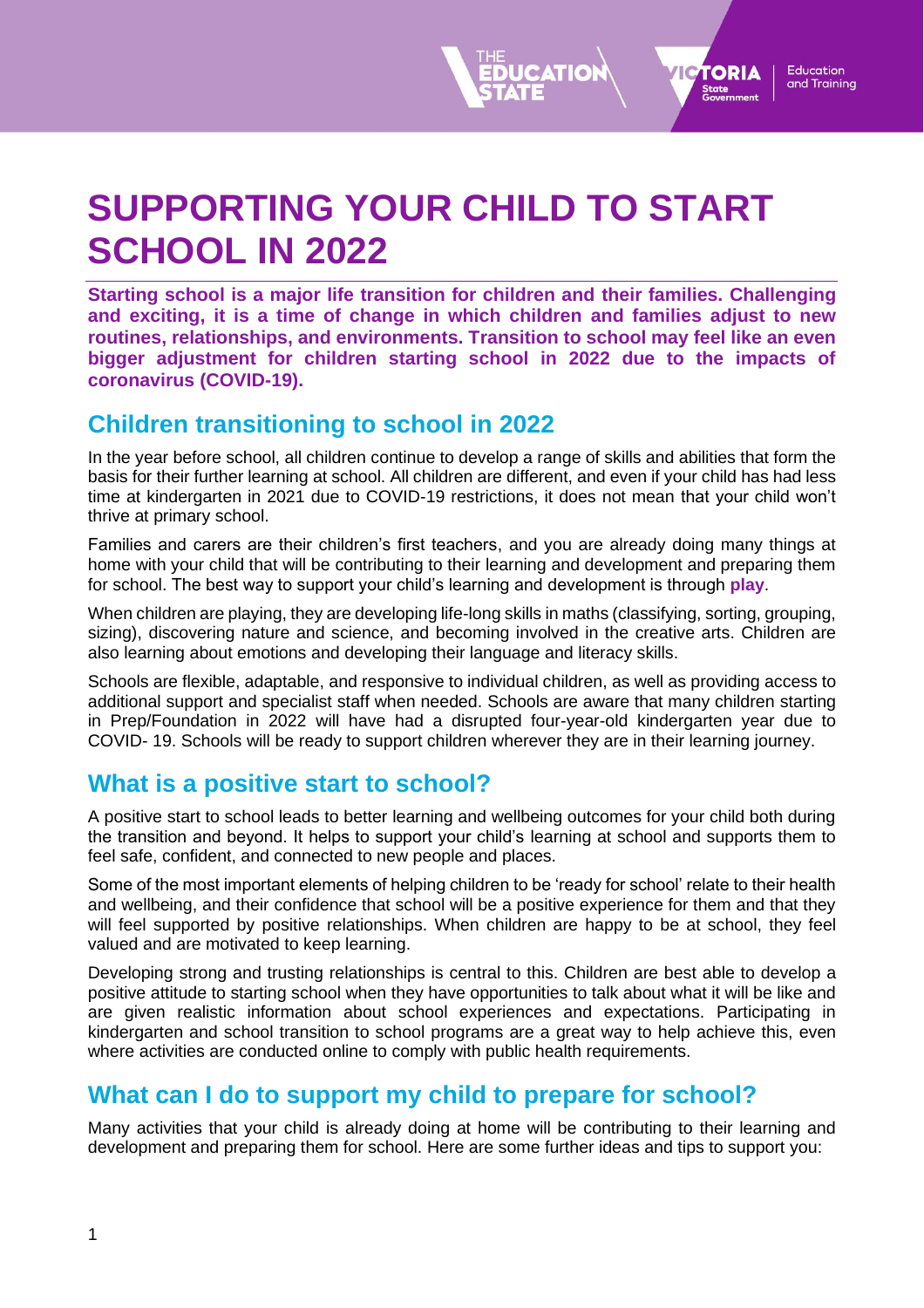• **Predictable routines:** Knowing what is happening next helps children to regulate their emotions. Doing things at the same time establishes consistent routines. This makes it easier for children to cope with the routines of school. Establishing and maintaining a routine for bedtime is particularly important, for example – having dinner, a bath, putting on pyjamas, brushing teeth, reading books, and then going to bed.

**TORIA** 

State<br>Government

**Education** and Training

- **Everyday activities:** Activities such as cooking, helping to set and clear the table, sorting the washing, putting clothes and toys away, and caring for plants and pets, all provide opportunities for learning. During these activities, you are helping your child learn when you ask questions such as '*How many cups of flour do we need?*' or 'C*an you find the matching socks?*'.
- **Games and activities:** There are some simple games you can play at home to support children's learning and development. Many of these activities can happen inside or outside. Games such as UNO, Snap, Memory, I Spy, and Hide and Seek also teach children to take turns.
- **Build with blocks and create with art and craft materials:** Giving children opportunities to build with blocks (Lego, wooden blocks, cardboard boxes) and use art and craft materials helps to develop children's creativity, fine motor skills, and ability to solve problems.
- **Dress up**: Put some old clothes in a case or box, especially pieces of clothing that can be used in a number of ways, such as shawls, hats, and scarves. Encourage the rich conversations children have when they are in character or playing different roles.
- **Music, movement, storytelling and dance:** Children can develop their language and literacy skills by listening and dancing to music, going on a treasure hunt to find objects around the house or garden, reading, and telling stories using books and other props.
- **Play outside:** Activities such as climbing, going to the playground, building cubbies, throwing and catching a ball, hitting soft balls with a tennis racket or soft cricket bat, digging in the dirt and mud, going for a walk and riding scooters or bikes, all help children to learn and develop.
- **Investigate and ask questions:** Parents can support children's learning by asking openended questions during play. For example, *'Can you describe..?*', *'I wonder what would happen if..?*'*, 'How could you answer that question..?' , 'What if..?'*

Children learn by being curious, confident, creative, enthusiastic, resilient, and imaginative. Their learning is supported when they continue to develop skills like problem solving, experimentation, researching, and investigating.

You can support your child to have a positive start to school by encouraging their participation in everyday routines, playing games, reading together, and talking to about the what the transition might look like.

#### **Make school a familiar place**

Your child's school is perhaps a new and exciting environment for the whole family. There are some simple but effective things you can do to support your child become more familiar with the new environment, even if restrictions prevent on-site school visits and tours.

- Practise the journey to and from school.
- Wherever possible, in line with current health advice, arrange play dates with families or friends who will have children at the same school.
- Encourage independence skills like dressing, packing and carrying a bag, applying sunscreen, going to the toilet, and washing hands.